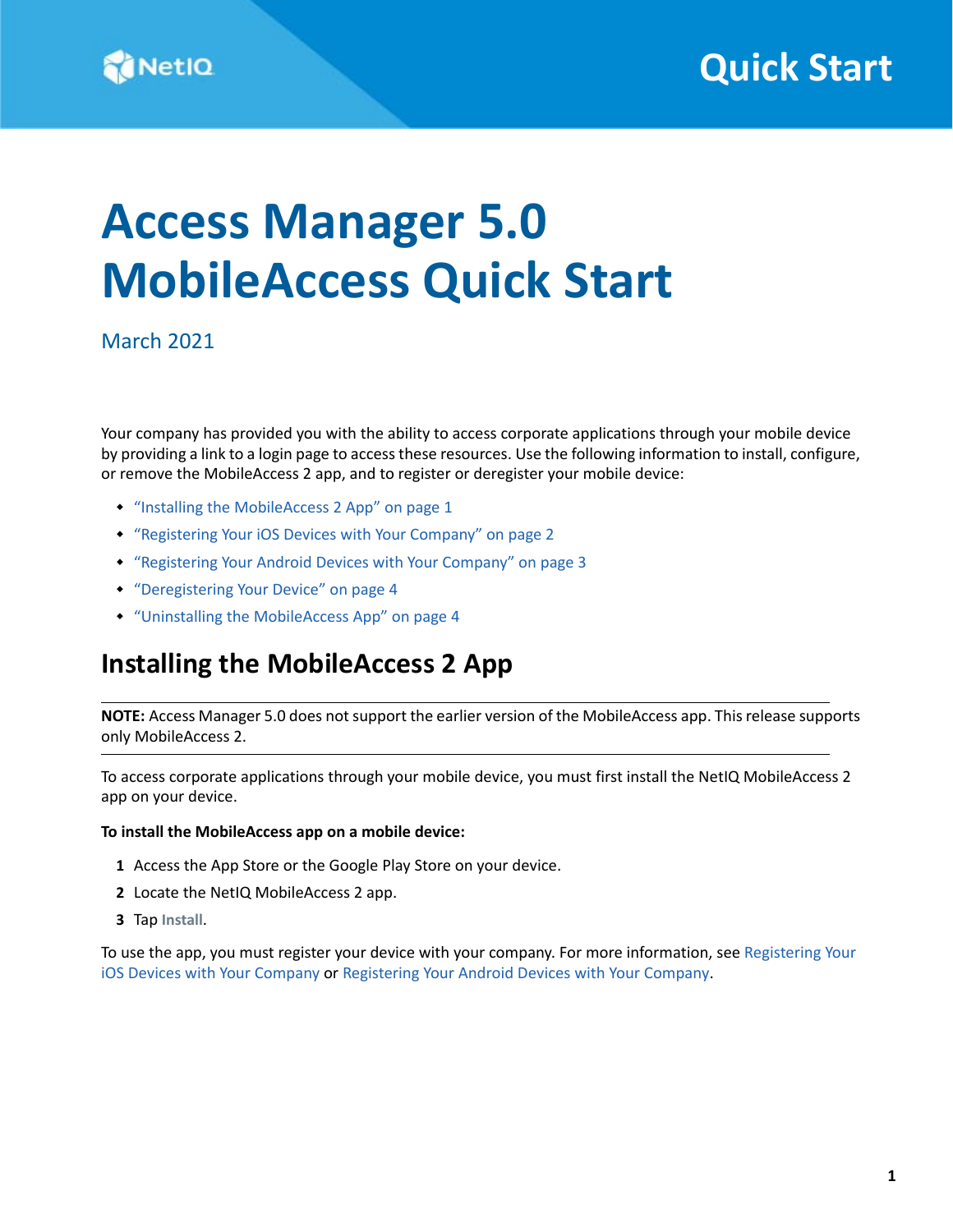# <span id="page-1-0"></span>**Registering Your iOS Devices with Your Company**

You must register your device with your company to use the app. The first time you launch the app you might be prompted to set a **PIN number**. A PIN number allows you to access the app without having to enter your credentials each time you open the app.

- ["Registering Your iOS Device" on page 2](#page-1-1)
- ["Verifying the iOS Registration" on page 2](#page-1-2)

### <span id="page-1-1"></span>**Registering Your iOS Device**

Your company sends you an email with a URL or QR code or both. You must manually enter the URL or scan the QR code to register your device.

#### **To register your iOS device using the URL:**

- **1** (Conditional) If this is the first time you open the app, you need to read the MobileAccess License Agreement, then tap **Accept** to continue.
- **2** On the **Sign In** page, tap the **+** button to add a new account.
- **3** In **Account Provider**, type the URL sent to you in the email from your company.
- **4** Tap **Register this Device** > **Sign In**.
- **5** (Optional) Tap **Settings**. Create a PIN for your account the first time you launch the app. After creating a PIN, you can also configure to use your fingerprint instead of the PIN.

**NOTE:** If your administrator has mandated to create a PIN, you cannot skip this step.

**6** Log in with your corporate credentials, your finger print, or your PIN number.

#### **To register your iOS device using the QR code:**

- **1** Open the email on a device other than the iOS device that you are going to register.
- **2** Launch the app on the iOS device.
- **3** On the **Sign In** page, tap the **+** button to add a new account.
- **4** Tap **Use QR Code to Register** and scan the QR code sent to you in the email from your company.
- **5** Tap **Sign In**.
- **6** (Optional) Tap **Settings**. Create a PIN for your account the first time you launch the app. After creating a PIN, you can also configure to use your fingerprint instead of the PIN.

**NOTE:** If your administrator has mandated to create a PIN, you cannot skip this step.

**7** Log in with your corporate credentials, your finger print, or your PIN number.

### <span id="page-1-2"></span>**Verifying the iOS Registration**

- **1** After logging in to the app, tap the menu in the upper left corner.
- **2** Tap **Provider and Devices**. If the registration is successful, you will see your account provider and device along with the time of registration.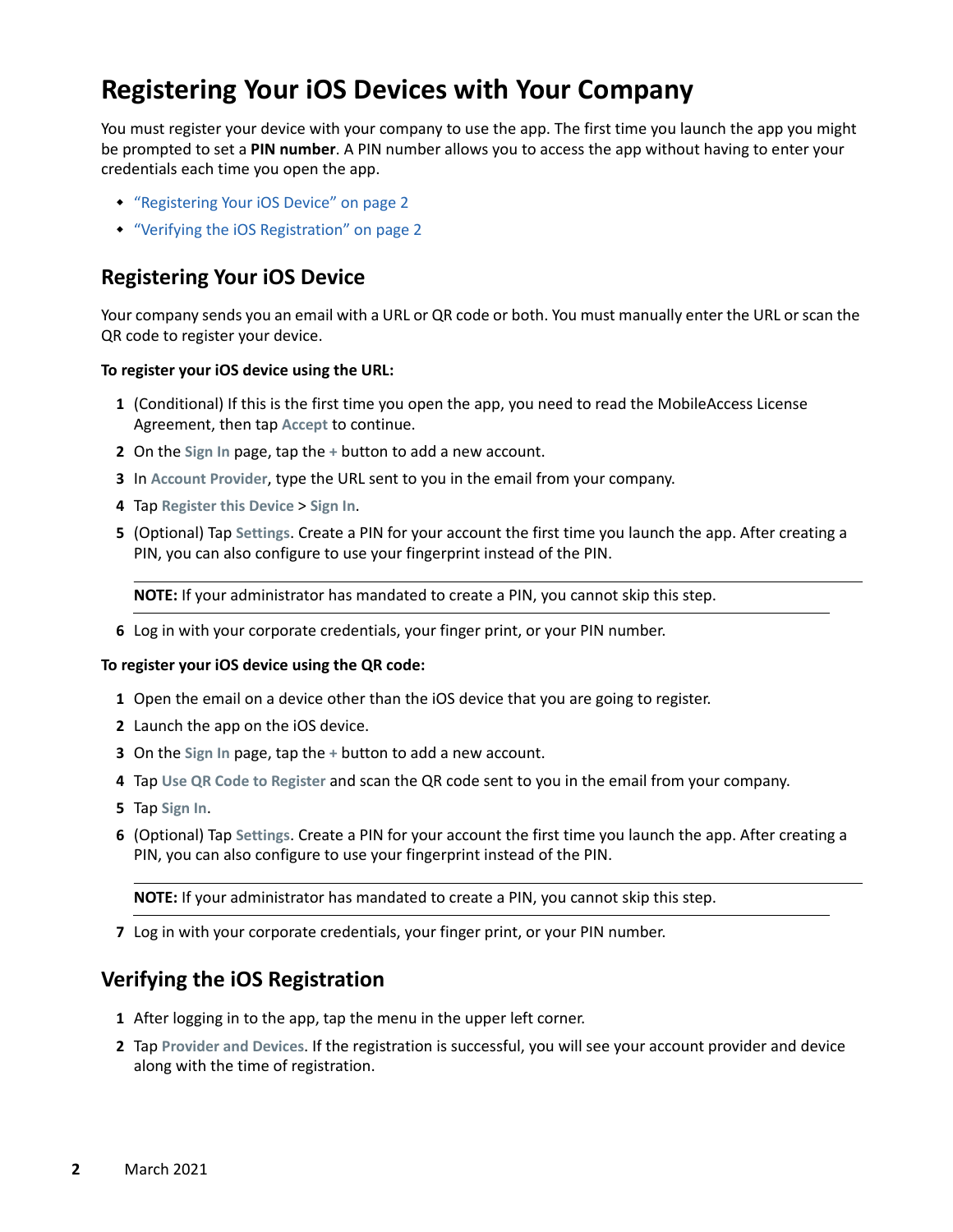**NOTE:** The same device name might be displayed more than once. This can happen if you have logged out of the device and then logged in again.

# <span id="page-2-0"></span>**Registering Your Android Devices with Your Company**

You must register your device with your company to use the app. The first time you launch the app you might be prompted to set a **PIN number**. A PIN number allows you to access the app without entering your credentials each time you open the app.

- ["Registering your Android Device" on page 3](#page-2-1)
- ["Verifying the Android Registration" on page 4](#page-3-2)

### <span id="page-2-1"></span>**Registering your Android Device**

Your company sends you an email with a URL or QR code or both. You must manually specify the URL or scan the QR code to register your device.

#### **To register your Android device using the URL:**

- **1** (Conditional) If this is the first time you open the app, you need to read the MobileAccess License Agreement, then tap **Accept** to continue.
- **2** On the **Sign In** page, tap the **+** button to add a new account.
- **3** In **Account Provider**, type the URL sent to you in the email from your company.
- **4** Tap **Register this Device** > **Sign In**.
- **5** If it is the first time using the app, log in with your corporate credentials.
- **6** (Optional) If prompted, create a PIN for your account.

**NOTE:** If your administrator has mandated to create a PIN, you cannot skip this step.

**7** Log in with your corporate credentials or your PIN number.

#### **To register your Android device using the QR code:**

- **1** Open the email on a device other than the Android device that you are going to register.
- **2** Launch the app on the Android device.
- **3** On the **Sign In** page, tap the **+** button to add a new account.
- **4** Tap **Use QR Code to Register** and scan the QR code sent to you in the email from your company.
- **5** Tap **Sign In**.
- **6** (Optional) If prompted, create a PIN for your account.

**NOTE:** If your administrator has mandated to create a PIN, you cannot skip this step.

**7** Log in with your corporate credentials or your PIN number.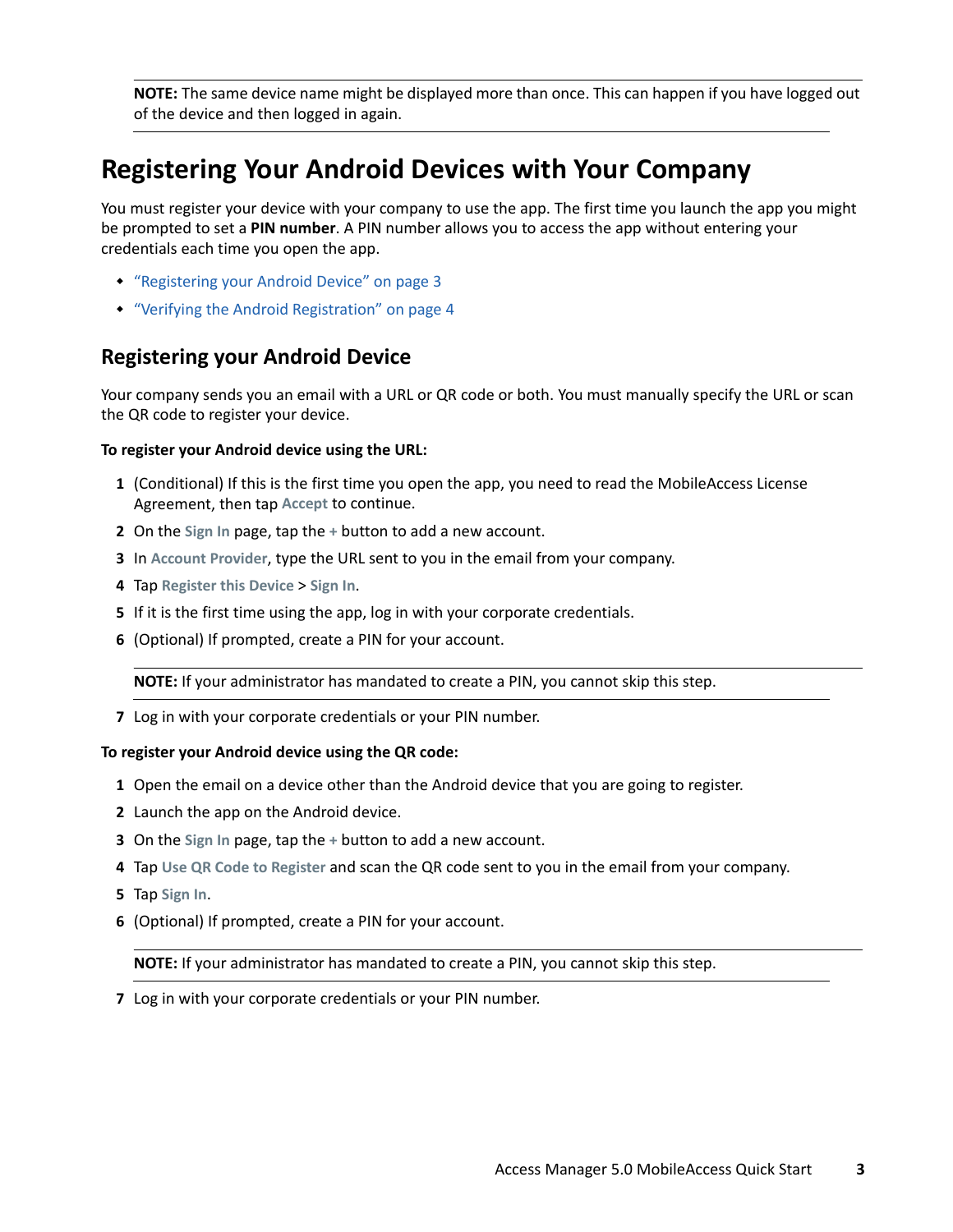## <span id="page-3-2"></span>**Verifying the Android Registration**

- **1** After logging in to the app, tap the menu in the upper left corner.
- **2** Tap **Provider and Devices**. If the registration is successful, you will see your account provider and device along with the time of registration.

**NOTE:** The same device name might be displayed more than once. This can happen if you have logged out of the device and then logged in again.

# <span id="page-3-0"></span>**Deregistering Your Device**

You can deregister your device at any time.

- ["Deregistering your iOS Device" on page 4](#page-3-3)
- ["Deregistering your Android Device" on page 4](#page-3-4)
- ["Deregistering Your Device from a Workstation" on page 4](#page-3-5)

### <span id="page-3-3"></span>**Deregistering your iOS Device**

- **1** Log in to the app.
- **2** Tap the menu in the upper left corner.
- **3** Under **Provider and Devices**, swipe left on the device name to view the **Delete** option.
- **4** Tap **Delete**.

#### <span id="page-3-4"></span>**Deregistering your Android Device**

- **1** Log in to the app.
- **2** Tap the menu in the upper left corner.
- **3** Under **Provider and Devices**, swipe left on the device name to view **Remove**.
- **4** Tap **Remove**.

### <span id="page-3-5"></span>**Deregistering Your Device from a Workstation**

- **1** Log in to your company's login page from a workstation.
- **2** Specify your login credentials when prompted.
- **3** In the upper right, next to your name, click the arrow.
- **4** Click **View My devices**.
- **5** Click the **Delete** icon next to the device you want to deregister, then click **OK** on the confirmation message.

# <span id="page-3-1"></span>**Uninstalling the MobileAccess App**

- To uninstall the app on iOS, see [Switch apps on your iPhone, iPad, or iPod touch.](http://www.apple.com/support/iphone/assistant/application/#section_5)
- To uninstall the app on Android, see [Delete or disable apps on Android](https://support.google.com/googleplay/answer/2521768?hl=en).